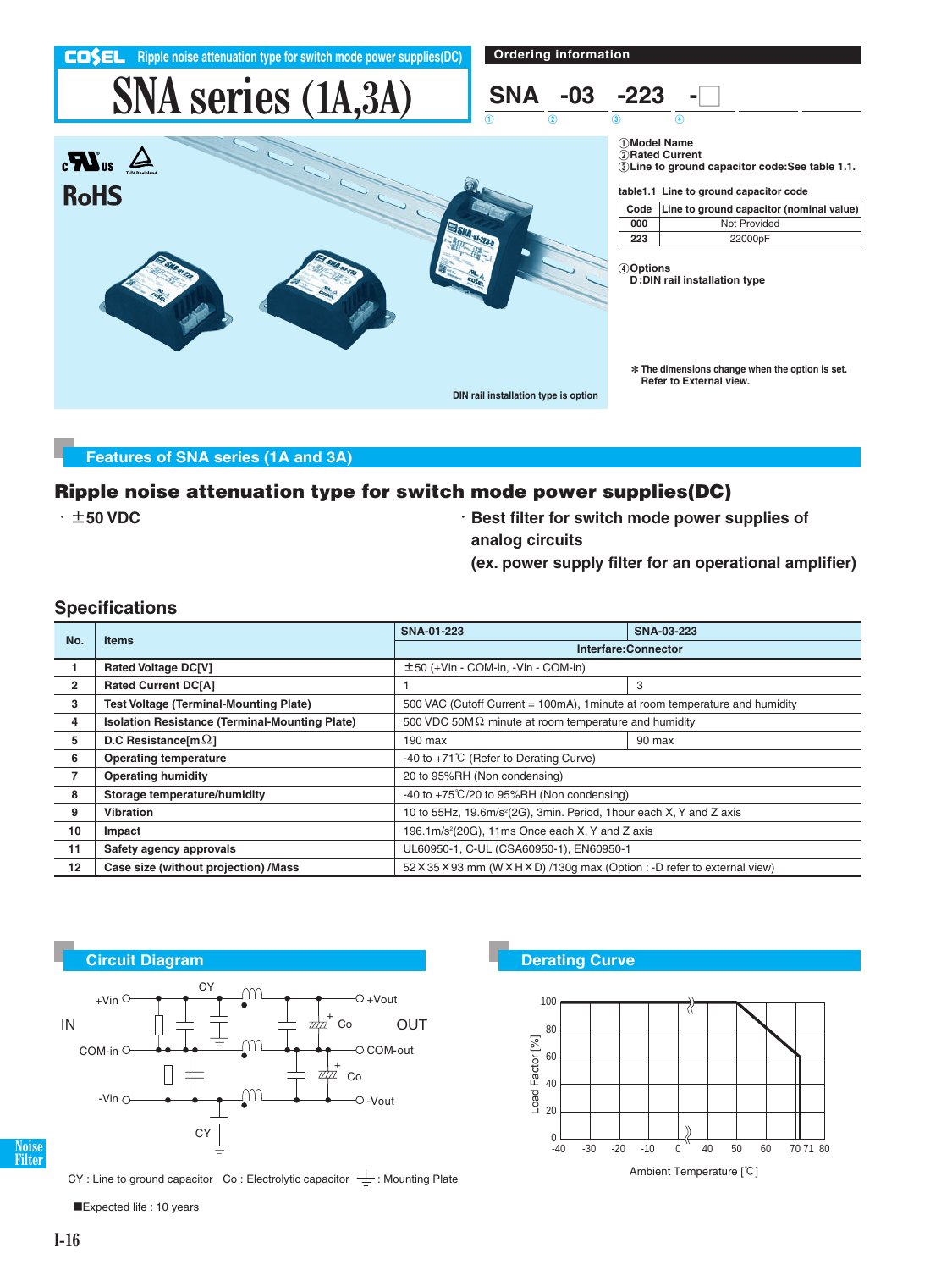## **SNA series (1A,3A) COSEL**



OUT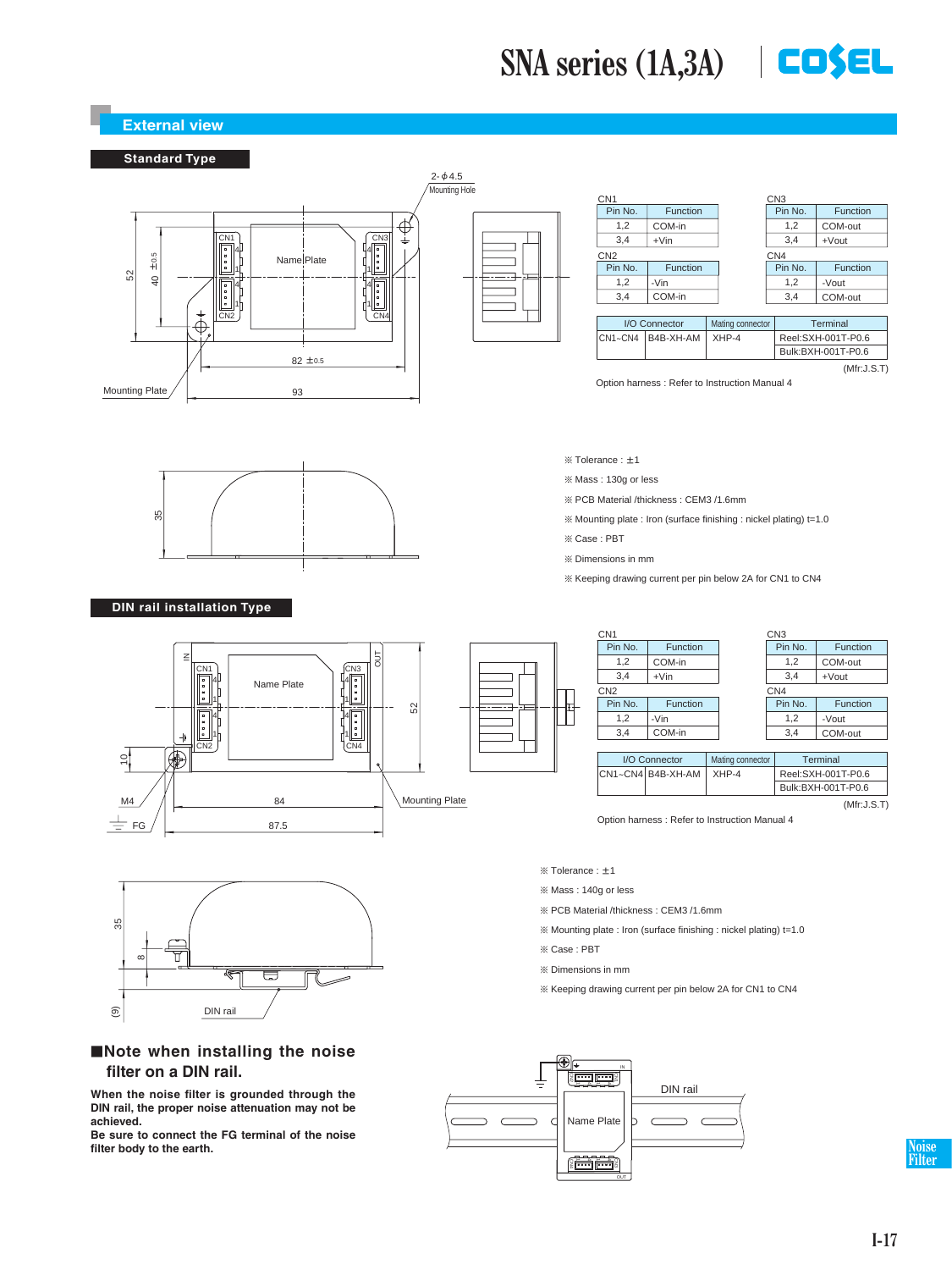

#### **Features of SNA series (6A)**

#### **Ripple noise attenuation type for switch mode power supplies(DC)**

- -t**50 VDC** -**Best filter for switch mode power supplies of**
	- **analog circuits**
	- **(ex. power supply filter for an operational amplifier)**

#### **Specifications**

| No.            |                                                       | SNA-06-223                                                                           |  |
|----------------|-------------------------------------------------------|--------------------------------------------------------------------------------------|--|
|                | <b>Items</b>                                          | Interfare: Connector                                                                 |  |
|                | <b>Rated Voltage DC[V]</b>                            | $\pm$ 50 (+Vin - COM-in, -Vin - COM-in)                                              |  |
| $\overline{2}$ | <b>Rated Current DC[A]</b>                            | 6                                                                                    |  |
| 3              | <b>Test Voltage (Terminal-Mounting Plate)</b>         | 500 VAC (Cutoff Current = 100mA), 1minute at room temperature and humidity           |  |
| 4              | <b>Isolation Resistance (Terminal-Mounting Plate)</b> | 500 VDC 50M $\Omega$ minute at room temperature and humidity                         |  |
| 5              | D.C Resistance [m $\Omega$ ]                          | 50 max                                                                               |  |
| 6              | <b>Operating temperature</b>                          | -40 to +71°C (Refer to Derating Curve)                                               |  |
| $\overline{7}$ | <b>Operating humidity</b>                             | 20 to 95%RH (Non condensing)                                                         |  |
| 8              | Storage temperature/humidity                          | -40 to $+75^{\circ}$ C/20 to 95%RH (Non condensing)                                  |  |
| 9              | Vibration                                             | 10 to 55Hz, 19.6m/s <sup>2</sup> (2G), 3min. Period, 1hour each X, Y and Z axis      |  |
| 10             | Impact                                                | 196.1m/s <sup>2</sup> (20G), 11ms Once each X, Y and Z axis                          |  |
| 11             | Safety agency approvals                               | UL60950-1, C-UL (CSA60950-1), EN60950-1                                              |  |
| 12             | Case size (without projection) /Mass                  | 52 × 35 × 117 mm (W × H × D) /150g max (Option : -D, -T, -DT refer to external view) |  |



**Noise Filter**

CY : Line to ground capacitor Co : Electrolytic capacitor  $\frac{\perp}{\equiv}$  : Mounting Plate

Expected life : 10 years



Ambient Temperature [C]